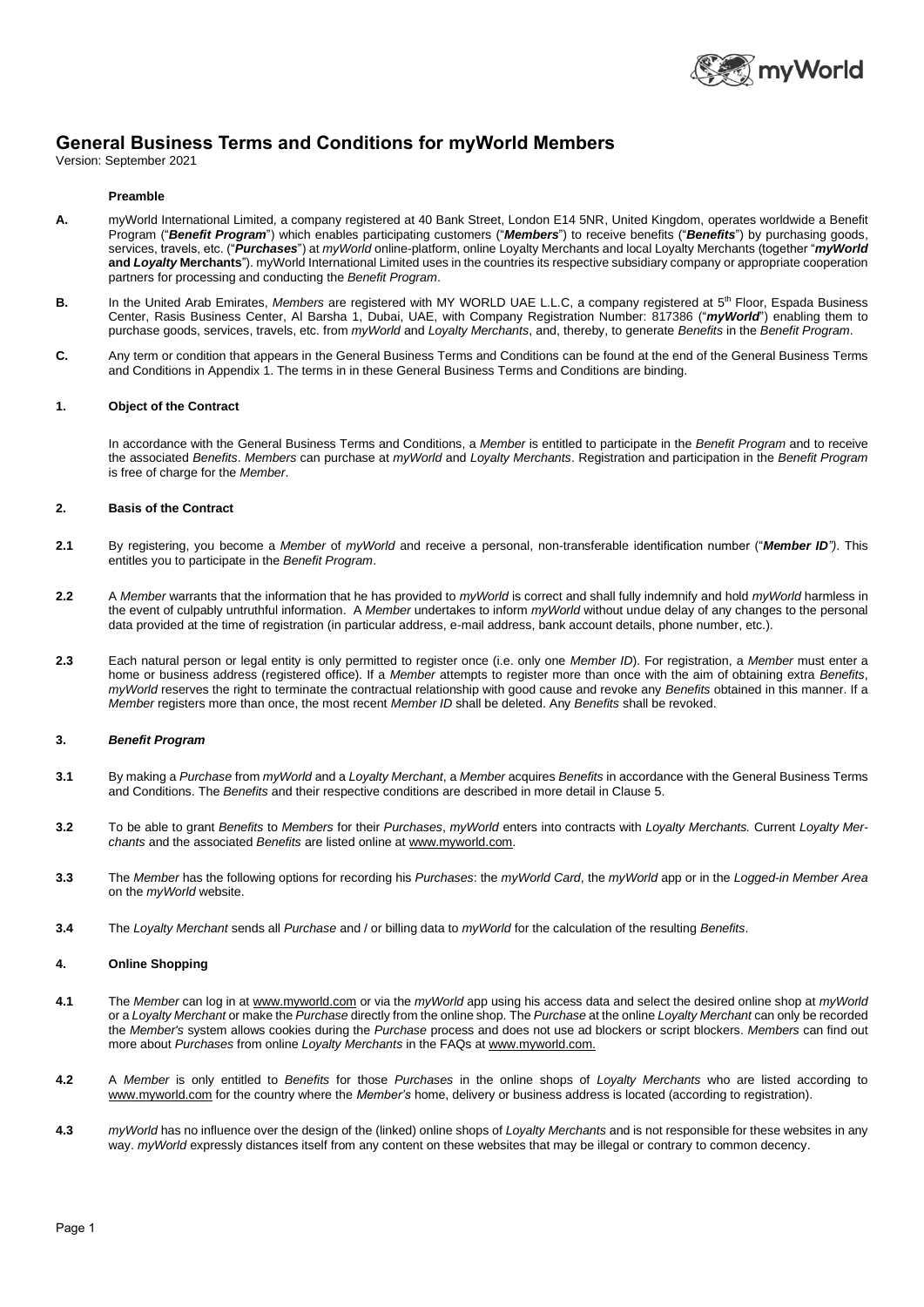

# **5.** *Benefits*

- **5.1** The respective *Benefits* granted are listed at www.myworld.com. A *Member* is advised to check the *myWorld* website on a regular basis for the status of the conditions for the respective *Loyalty Merchant*. *myWorld* reserves the right to change the *Benefits* granted for individual *Loyalty Merchants* at any time. The conditions that applied at the time that the *Member* paid the *Purchase* in full shall be used to calculate the *Benefits* due to the *Member*.
- **5.2** *myWorld* reserves the right to deviate from the principles set out here in the context of special promotions. *myWorld* is interested in offering its *Members* the greatest possible selection of shopping opportunities at *Loyalty Merchants* and agreeing substantial discounts with the *Loyalty Merchants* in order to offer substantial *Benefits* to the *Members*. If differing conditions are agreed to with a *Loyalty Merchant* in the form of special promotions (as may be the case with atypical *Purchases* such as mobile phone contracts or travel arrangements), *myWorld* will refer to this separately at www.myworld.com.
- **5.3** In order for *Benefits* to be credited, the *Purchase* must be fully paid by the *Member*. Thereafter, the *Loyalty Merchant* will confirm and report the *Purchase* to *myWorld*. *Benefits* from *Purchases* made that have been reported to *myWorld* by 11:00 p.m. Sunday by the *Loyalty Merchant* will be credited to the *Member* (*Benefits*). *myWorld* obligates the *Loyalty Merchants* to report no later than within three months from the date on which the requirements according to this Clause are satisfied. The credit of the *Benefits* to the *Member* shall be possible only after the *Loyalty Merchant* has reported it to *myWorld.*
- **5.4** If the *Member* makes *Purchases* from *Loyalty Merchants* abroad (locally or online), the *Cashback* might first be shown in the payout account in the respective foreign currency. Upon confirmation of the *Purchase* by the *Loyalty Merchant*, the amount in the *Logged-in Member Area*  of the respective *Member* will be converted automatically to the country currency of the *Member* according to the respective reference rate of the Central Bank of the United Arab Emirates or other relevant bank for the date the payment is received by the *Loyalty Merchant*. Clause 4.3 shall remain unchanged, i.e. *Benefits* shall be granted only for *Purchases* abroad (for example online *Loyalty Merchants*) that are listed in the *myWorld* website for the respective *Member*.
- **5.5** The *Benefits* are based on the conditions agreed in the contract between *myWorld* and the respective *Loyalty Merchant* and they can therefore vary. *Benefits* can consist of *Cashback, Shopping Points* or other promotions.
	- **5.5.1** *Cashback*: The *Member* can receive *Cashback* for *Purchases* booked in the *Benefit Program*, whereby the respective percentage per product or per *Loyalty Merchant* is shown on *www.myworld.com*. Individual *Purchases* can be excluded from the granting of *Cashback*. The *Cashback* represents a discount on the own *Purchase* and is granted in the form of a purchase credit for further use within the myWorld group.
	- **5.5.2** *Shopping Points*: The *Member* can receive *Shopping Points* for *Purchases* booked in the *Benefit Program,* whereby the respective number per product or per *Purchase* at the *Loyalty Merchant* is shown on www.myworld.com and can be tracked by the *Member* in the *Logged-in Member Area.* Individual *Purchases* can be excluded from the granting of *Shopping Points.* The number of *Shopping Points* that are credited depends on the *Purchase* amount as well as the conditions associated with the respective *Loyalty Merchant*. As a basis for the calculation, *myWorld* shows the number of *Shopping Points* that the respective Loyalty Merchant awards for a purchase price of AED 500.00 at www.myworld.com. The specified number of *Shopping Points* can be redeemed by the *Member* in the *myWorld* Benefit Lounge. *Shopping Points* have no fixed nominal value. *Shopping Points* cannot be paid out in cash or transferred to another person for a fee. *Shopping Points*, which are collected from 1.1. until 30.06., can be used until 31.12. in the same year, otherwise they will expire. *Shopping Points*, which are collected from 01.07. until 31.12., can be used until 30.06. of the following year, otherwise they will expire.

# **6.** *Personal Member Area*

- **6.1** *myWorld* will provide each *Member* with his own *Personal Member Area* at www.myworld.com free of charge where *Purchases* that have been made and information about *Benefits* from the *Benefit Program* can be viewed at any time after a username and password are entered. For any unavailability of the *myWorld* websites and the login area at www.myworld.com, *myWorld i*s only liable in accordance with Clause 10.
- **6.2** The *Member* must retain securely and confidentially his access data for his *Personal Member Area* (username, password and PIN). Third parties must not be given access to this information. A *Member* is able to amend his personal settings at any time at www.myworld.com (log-in area).
- **6.3** The *Member* undertakes to notify *myWorld* immediately of any misuse of his online access. Following the immediate blocking of his access, the *Member* will in turn receive changed login details via SMS, e-mail, or by post. *myWorld* shall not be liable for any damage caused to the *Member* as a result of improper use except as specified in Clause 10.

# **7. Change or assignment of a Recommender**

*Members* can change an existing *Recommender* at any time or have one assigned to them by nominating another *Member* as *Recommender*. The newly-nominated *Recommender* must give his consent to this change or assignment.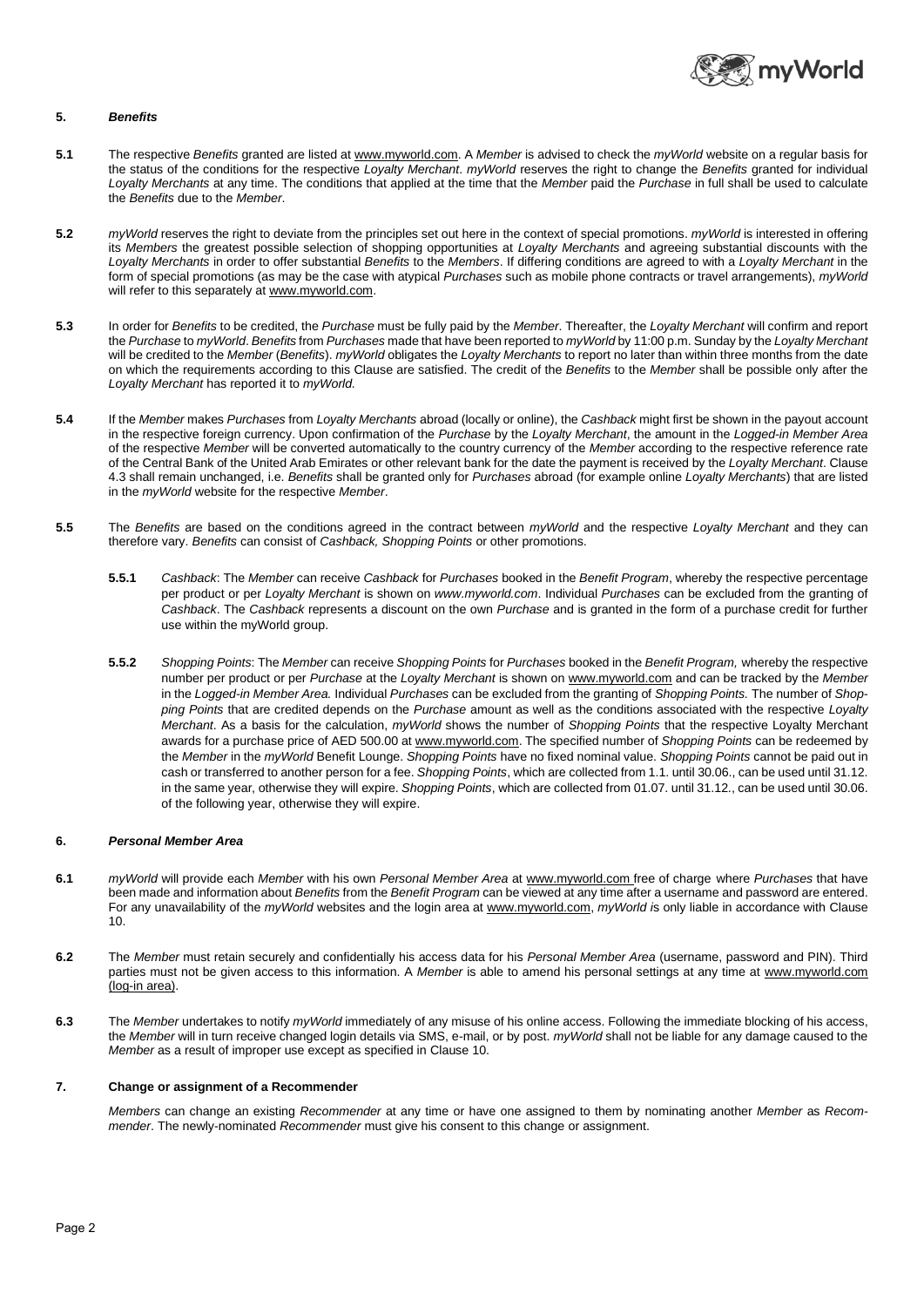

## **8. Data protection**

- **8.1** To the extent that it is required to conduct the *Benefit Program*, i.e. to calculate the *Benefits*, *myWorld*, being responsible for data protection, collects, stores, and processes personal data such as data on the purchasing behaviour and *Purchases* of the *Members*. Only if the *Member* gives his/her express consent, *myWorld* also uses the *Members'* data to send them personalized information about offers and products of *myWorld* and its Loyalty *Merchants*.
- **8.2** All enquiries by the *Member* regarding information, changes, and deletion of personal data can be addressed directly to *myWorld* (MY WORLD UAE L.L.C, 5<sup>th</sup> Floor, Espada Business Center, Rasis Business Center, Al Barsha 1, P.O. Box 390490, Dubai, UAE).
- **8.3** Further data protection regulations relevant to the use of the *myWorld* website can be found in the Privacy Policy at www.myworld.com.
- **8.4** *myWorld* uses internationally recognised security technologies to protect *Members'* data against unauthorised access. *myWorld* shall not be liable for security of the data transmitted via the Internet except as specified in section 10.

#### **9. Disruption to Service**

- **9.1** The scope of services of *myWorld* is limited to the implementation of the *Benefit Program* as described in the General Terms and Conditions.
- **9.2** The rights and obligations with respect to purchases made by the *Member* from *Loyalty Merchants* are solely those of the respective *Loyalty Merchants*. *myWorld* solely acts as an intermediary, whereas the contracts to purchase goods and services are only concluded between the *Members* and the *Loyalty Merchants*. Thus, after executing a contract with the *Loyalty Merchants*, *myWorld* does not assume any warranty or liability for performance obligations of the *Loyalty Merchants*, especially in the event of any non-performance or inadequate performance by the *Loyalty Merchant*.

#### **10. Liability**

- **10.1** *myWorld* shall be liable without limitation for damages resulting from injury to life, limb, or health that are due to a deliberate or negligent breach of duty by *myWorld*. *myWorld* shall only be liable without limitation for other damages that are due to a deliberate or grossly negligent breach of duty by *myWorld*.
- **10.2** For damages due to simple negligent breach of duties that are fundamental for the reasonable and proper execution of the contract and that the *Member* accordingly trusts to be fulfilled (cardinal obligations), the liability of *myWorld* shall be limited to typical and foreseeable damage.
- **10.3** Other claims for damages shall be excluded, subject to the following section 10.5. This shall apply especially if *myWorld* is not at fault, for example,

(a) in the event of interruptions to the availability of the *Member's* access to the Internet,

(b) other technical and electronic errors (i) during data communication via the Internet and (ii) when using the *myWorld* Internet portal, *myWorld* SMS service, and *myWorld* applications for mobile devices, provided these errors are not attributable to *myWorld*,

(c) technical and electronic errors not attributable to *myWorld* that prevent the recording of purchases made in the *Benefit Program* (in particular, any tracking failures and resulting data losses)

- (d) the unavailability of mobile networks or terminals and
- (e) the failure of mobile devices of the *Member* to function properly.

The purchase contract for goods or the contract for services or travels shall be executed exclusively between the *Member* and the *Loyalty Merchant* concerned and *myWorld* shall not be liable for any damages arising from these contracts.

- **10.4** Insofar as the liability for *myWorld* is limited or excluded, the limitations or exclusions shall also apply to the personal liability of the employees, legal representatives, and vicarious agents of *myWorld*.
- **10.5** The limitations and exclusions of liability as specified in this Clause of this document shall not affect the liability of *myWorld* according to the mandatory statutory provisions of the UAE-Federal Law No 24 of 2016 on Consumer Protection.

## **11. Term and termination of the contractual relationship by the** *Member*

- **11.1** This contractual relationship is entered into for an indefinite period of time. The *Member* shall have the right to terminate the contractual relationship with *myWorld* at any time by means of a written statement to *myWorld* effective when *myWorld* has received the statement. Furthermore, the *Member* shall not be required to make *Purchases* or perform any other activities as part of the current contractual relationship.
- **11.2** Upon termination of the contract, the *Member* shall be entitled only to those cash benefits from the *Benefit Program* for which a basis had already been established at the time the contract was terminated, i.e. if the *Purchase* qualifying for *Cashback* had already been made at the time the contract was terminated. Any *Shopping Points* accumulated up to this point shall basically expire with the termination of the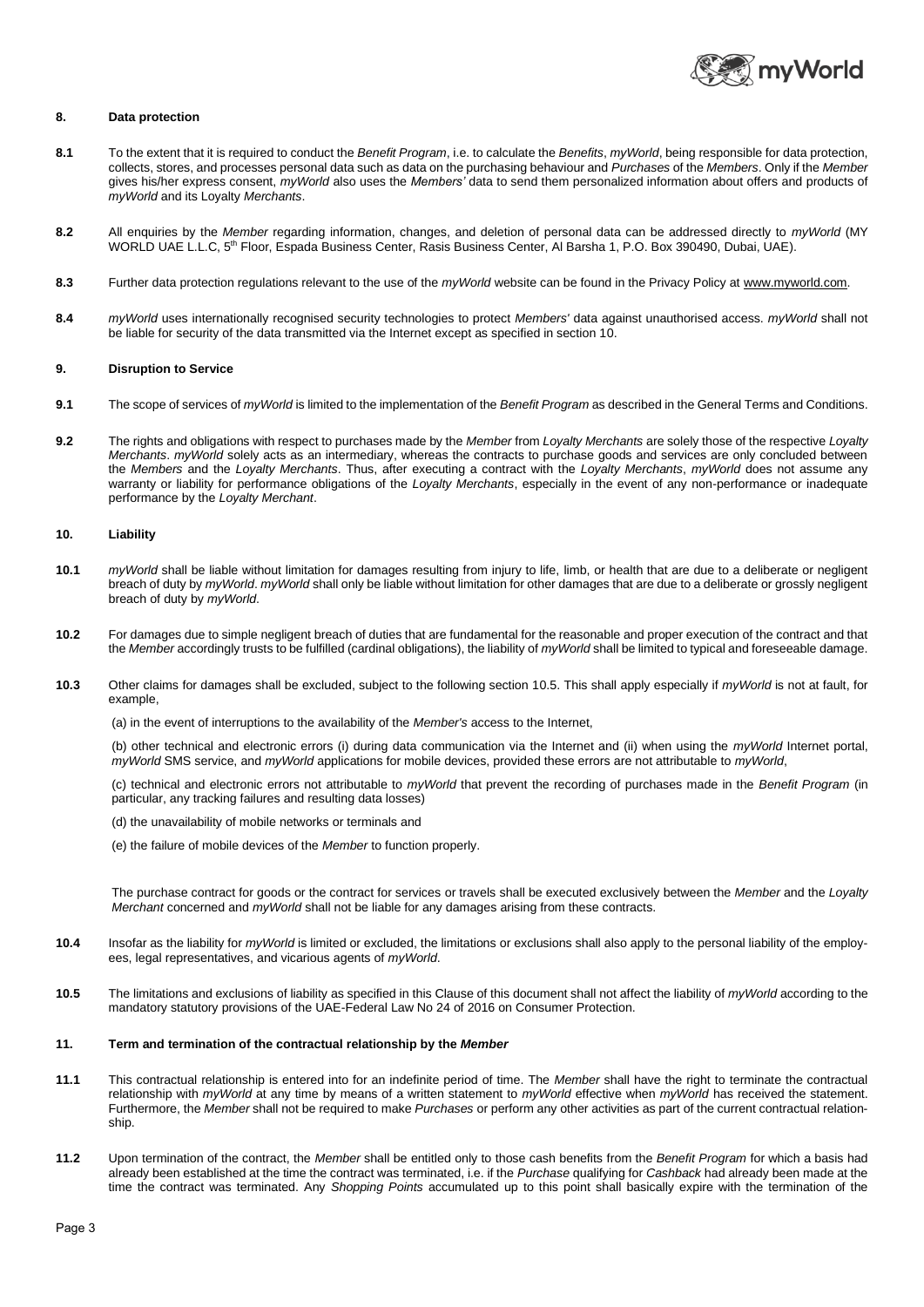

contractual relationship. However, if the *Member* terminates the contract for good cause, he/she may redeem the *Shopping Points* acquired within a period of eight weeks after termination of the contract as described in Clause 5.

### **12. Termination of the contractual relationship by** *myWorld*

- **12.1** The contractual relationship may be terminated by *myWorld* with a notice period of 30 days without cause, or with immediate effect with cause. Reasons for cause include especially but not limited to the breach of essential contractual obligations by the *Member*, in addition to substantial damage to the economic interests or reputation of *myWorld* or of the respective *Loyalty Merchant* by the *Member*. The essential contractual obligations of the *Member* include, but not limited to the obligations according to sections 2.2, 2.3.
- **12.2** The *Member* shall indemnify and hold *myWorld* harmless in the event of culpable violation of his obligations under this agreement. The same shall also apply to the costs of a defence against such claims by third parties. Furthermore, *myWorld* shall have the right to assert a claim against the *Member* for damage incurred by *myWorld* as a result of the breaches of obligation by the *Member*, including legal costs.
- **12.3** Upon termination of the contract by *myWorld*, the *Member* shall be entitled only to those cash benefits from the *Benefit Program* for which a basis had already been established at the time the contract was terminated, i.e. if the *Purchase* qualifying for *Cashback* had already been made at the time the contract was terminated. *myWorld* shall not be liable for any other kind of loss or damage, including, but not limited to any reduction or loss in the *Member's* advantages or any detriment or disadvantage resulting from the termination of the contract.
- **12.4** If *myWorld* terminates the contractual relationship without notice for an important reason not culpably caused by the *Member*, the *Member* shall be able redeem his/her *Shopping Points* acquired up to that time within a period of 8 weeks after termination of the contract according to Clause 5. Otherwise, the *Shopping Points* acquired shall expire upon termination of the contract.

# **13. General conditions**

- **13.1** The *Member* may not assign his/her claims against *myWorld* (and all the rights resulting from his/her participation in the *Benefit Program*) or use them as security without prior written consent.
- **13.2** Participation in the *Benefit Program* represents a mere exchange relationship and therefore does not constitute a legal corporate association between the *Member* and *myWorld*, in particular, there is no membership in an association.
- **13.3** In individual cases, individual agreements shall take precedence over these General Terms and Conditions. The contents of such agreements shall be governed by a written contract or written confirmation by *myWorld*. It is presumed that the parties have not made any verbal agreements. Moreover, *myWorld* shall be entitled to send contract declarations and information required for the execution of the contract via SMS or e-mail to the *Member*, provided that the *Member* has specified the corresponding contact data and does not object to the same.
- **13.4** Changes to these General Terms and Conditions and other contractual agreements between the *Member* and *myWorld* communicated in text form to the *Member* shall be deemed to be accepted by the *Member* if the *Member* does not object to their applicability within 30 days of receipt of the written notification of change. At the beginning of this time period, *myWorld* shall especially point out to the *Member* that his/her consent to the communicated changes to the General Terms and Conditions shall be deemed to be given if he/she does not object in text form to their applicability within the time period established. The changes to the General Terms and Conditions shall be deemed to be accepted by the *Member* only if this notice has actually been given.
- **13.5** Insofar as gender-specific designations are used in the contents of the agreement, they refer to both female and male persons as well as to legal persons.
- 13.6 Should any provisions of the basis for this agreement be or become totally or partially invalid or unenforceable, this shall not affect the validity of the remaining provisions.
- **13.7** This agreement shall be governed by, and construed in accordance with, the law of the United Arab Emirates. Any dispute between *myWorld* and its *Member* in connection with or arising out of the existence, validity, interpretation, performance and termination of this agreement, which the parties are unable to resolve amicably within 30 (thirty) days from the notification of the dispute by the demanding party to the other party, shall be finally settled by arbitration in accordance with the Rules of Arbitration of the Dubai International Arbitration Centre (DIAC), by three arbitrators. The Arbitration shall take place in Dubai, United Arab Emirates. The language of the proceedings and awards shall be in English.
- **13.8** Registration and participation in the *Benefit Program* are permitted from the age of 21 years.
- **13.9** The *Member* undertakes to bear all duties, fees, taxes, etc. incurred by the *Member* receiving the *Benefits* himself/herself.
- **13.10** If *myWorld* does not or does not fully exercise any legal rights in response to a particular breach of any term or condition of this agreement, this action shall not be deemed as a waiver of any such rights or deprive *myWorld* from any right to fully enforce this agreement.